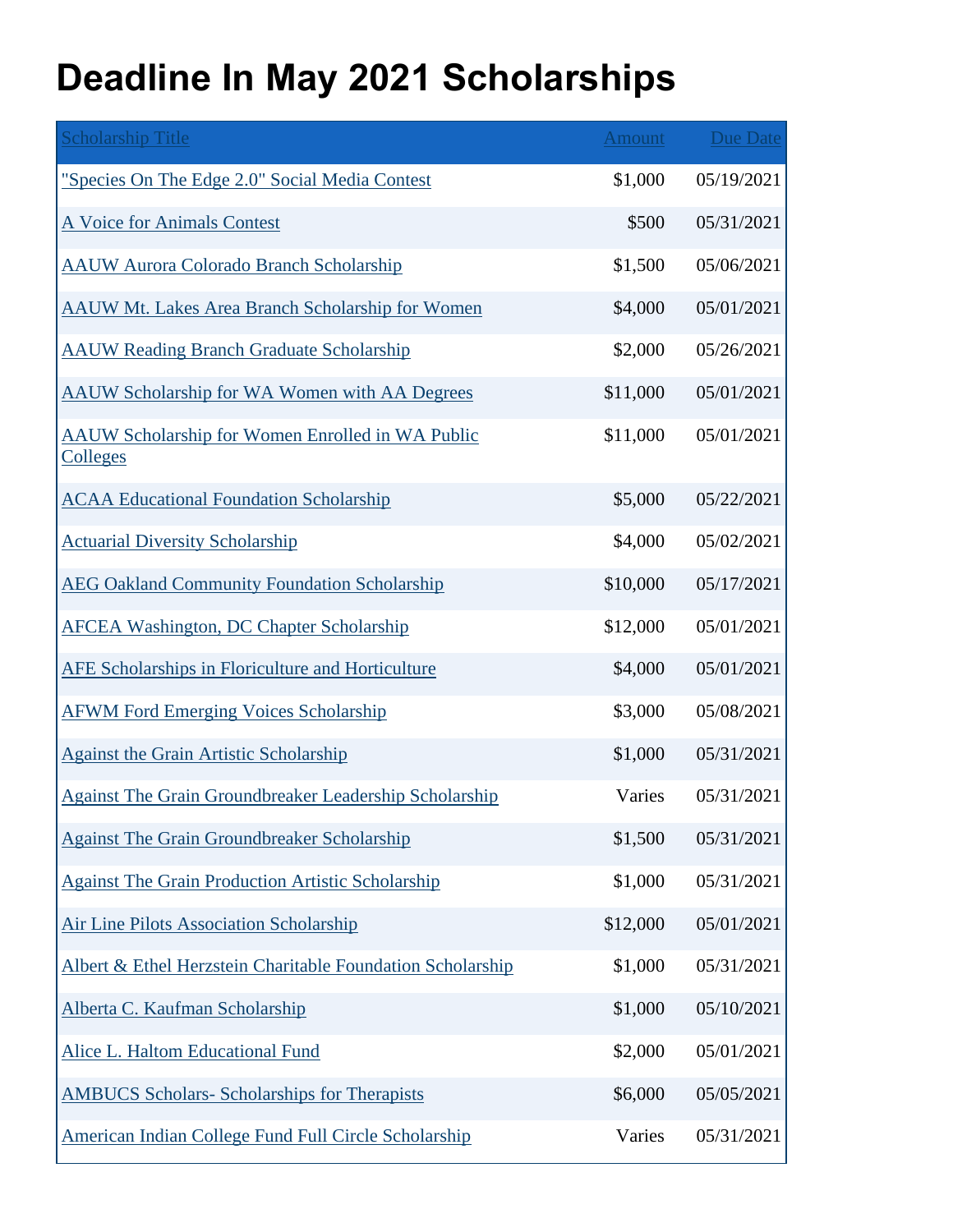| <b>Scholarship Title</b>                                                           | <b>Amount</b> | <b>Due Date</b> |
|------------------------------------------------------------------------------------|---------------|-----------------|
| <b>American Warrior Association Tier One Scholarship</b>                           | \$15,000      | 05/31/2021      |
| <b>Angels Wings Thai Scholarship</b>                                               | Varies        | 05/01/2021      |
| Angus Foundation Undergraduate Student Scholarship                                 | \$5,000       | 05/01/2021      |
| Annie's Sustainable Agriculture Scholarship                                        | Varies        | 05/15/2021      |
| <b>Architects League of Northern New Jersey Scholarships</b>                       | \$6,000       | 05/05/2021      |
| <b>Arizona Elk Society Annual Youth Scholarships</b>                               | Varies        | 05/30/2021      |
| <b>ARMA International Educational Foundation Graduate</b><br>Scholarship           | \$1,500       | 05/29/2021      |
| <b>ASA NORTHEAST Scholarship Program</b>                                           | \$3,000       | 05/15/2021      |
| Ashtabula County Agricultural Scholarship Fund                                     | Varies        | 05/01/2021      |
| <b>ASM Canton-Massillon Chapter Freshman Scholarship</b>                           | \$2,000       | 05/08/2021      |
| <b>Austin Community College Career Scholars</b>                                    | \$5,000       | 05/01/2021      |
| <b>Bay Area Minority Law Student Scholarship</b>                                   | \$10,000      | 05/22/2021      |
| <b>Bayside Destination Imagination Scholarship</b>                                 | \$500         | 05/01/2021      |
| <b>BBB Accredited Business Scholarship - Northern Illinois</b>                     | \$2,500       | 05/01/2021      |
| <b>BBB</b> Educational Foundation College Scholarship Program                      | \$2,500       | 05/01/2021      |
| <b>BBB</b> Embody Integrity Video Scholarship                                      | \$2,500       | 05/01/2021      |
| <b>BBB Trust Award Scholarship</b>                                                 | \$3,000       | 05/01/2021      |
| <b>Beaty Martinez Foundation Scholarship</b>                                       | \$5,000       | 05/01/2021      |
| <b>Becca's Closet Scholarships</b>                                                 | Varies        | 05/08/2021      |
| Benjamin Venezia Memorial Scholarship                                              | \$1,000       | 05/01/2021      |
| <b>Bethesda Auxiliary Scholarships</b>                                             | \$3,000       | 05/15/2021      |
| Bethesda Lutheran Communities Lutheran Student Scholastic &<br>Service Scholarship | \$3,000       | 05/15/2021      |
| <b>Betty Stevens-Frecknall Scholarship</b>                                         | \$2,000       | 05/31/2021      |
| <b>BIA Cares High School Scholarship</b>                                           | Varies        | 05/01/2021      |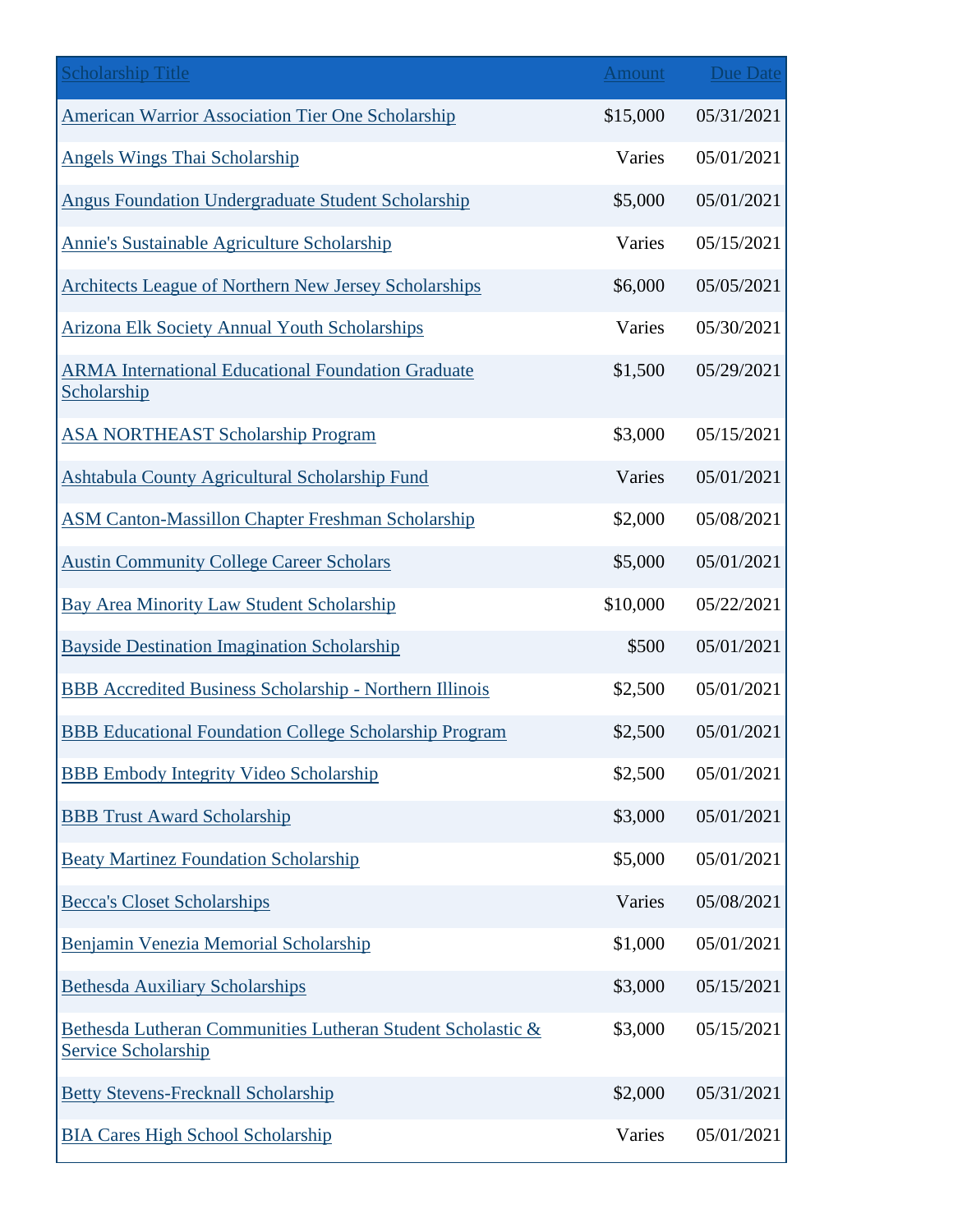| <b>Scholarship Title</b>                                                  | <b>Amount</b> | <b>Due Date</b> |
|---------------------------------------------------------------------------|---------------|-----------------|
| <b>Bill Cowden Memorial Aviation Scholarship</b>                          | \$1,500       | 05/15/2021      |
| <b>BioWorks IPM/Sustainable Practices Scholarship</b>                     | Varies        | 05/01/2021      |
| Bishop Charles P. Greco Graduate Fellowships                              | \$2,000       | 05/01/2021      |
| <b>BoardVitals Medical School Scholarship</b>                             | \$1,000       | 05/01/2021      |
| Bob & Renee Stein Notre Vue Art Fund                                      | \$2,000       | 05/15/2021      |
| Boys & Girls Club of Ventura Emma Nylen Scholarship<br>Program            | \$1,000       | 05/22/2021      |
| <b>Brower Youth Award</b>                                                 | \$3,000       | 05/01/2021      |
| <b>Bruce and Marjorie Sundlun Scholarship</b>                             | \$2,000       | 05/04/2021      |
| <b>Bryan Petersen Memorial Scholarship</b>                                | Varies        | 05/31/2021      |
| <b>CAIRF Byron Hanke Fellowship</b>                                       | \$5,000       | 05/01/2021      |
| California Council of the Blind Scholarship                               | Varies        | 05/15/2021      |
| Captain James J. Regan Memorial Scholarship                               | \$2,500       | 05/31/2021      |
| Carrington-Philbert U.S. Undergraduate Scholarship                        | \$2,500       | 05/01/2021      |
| Cary Woman's Club Mature Woman's Scholarship                              | \$1,500       | 05/01/2021      |
| <b>CGCS-Bernard Harris Scholarship Program</b>                            | \$5,000       | 05/04/2021      |
| Chad Smith "Smalls" Memorial Scholarship                                  | \$1,000       | 05/31/2021      |
| <b>Charles R. Morris Student Research Award</b>                           | Varies        | 05/20/2021      |
| Children's Cancer Cause College Scholars Program                          | \$2,000       | 05/15/2021      |
| <b>CINTAS Foundation Brandon Fradd Fellowship in Music</b><br>Composition | \$20,000      | 05/01/2021      |
| <b>CINTAS Foundation Fellowship in Architecture &amp; Design</b>          | \$20,000      | 05/01/2021      |
| <b>CINTAS Foundation Fellowship in Creative Writing</b>                   | \$20,000      | 05/01/2021      |
| <b>CINTAS Foundation Fellowship in Music Composition</b>                  | \$20,000      | 05/01/2021      |
| <b>CINTAS Foundation Fellowship in Visual Arts</b>                        | \$20,000      | 05/01/2021      |
| <b>Class Endowed Scholarships</b>                                         | \$5,000       | 05/01/2021      |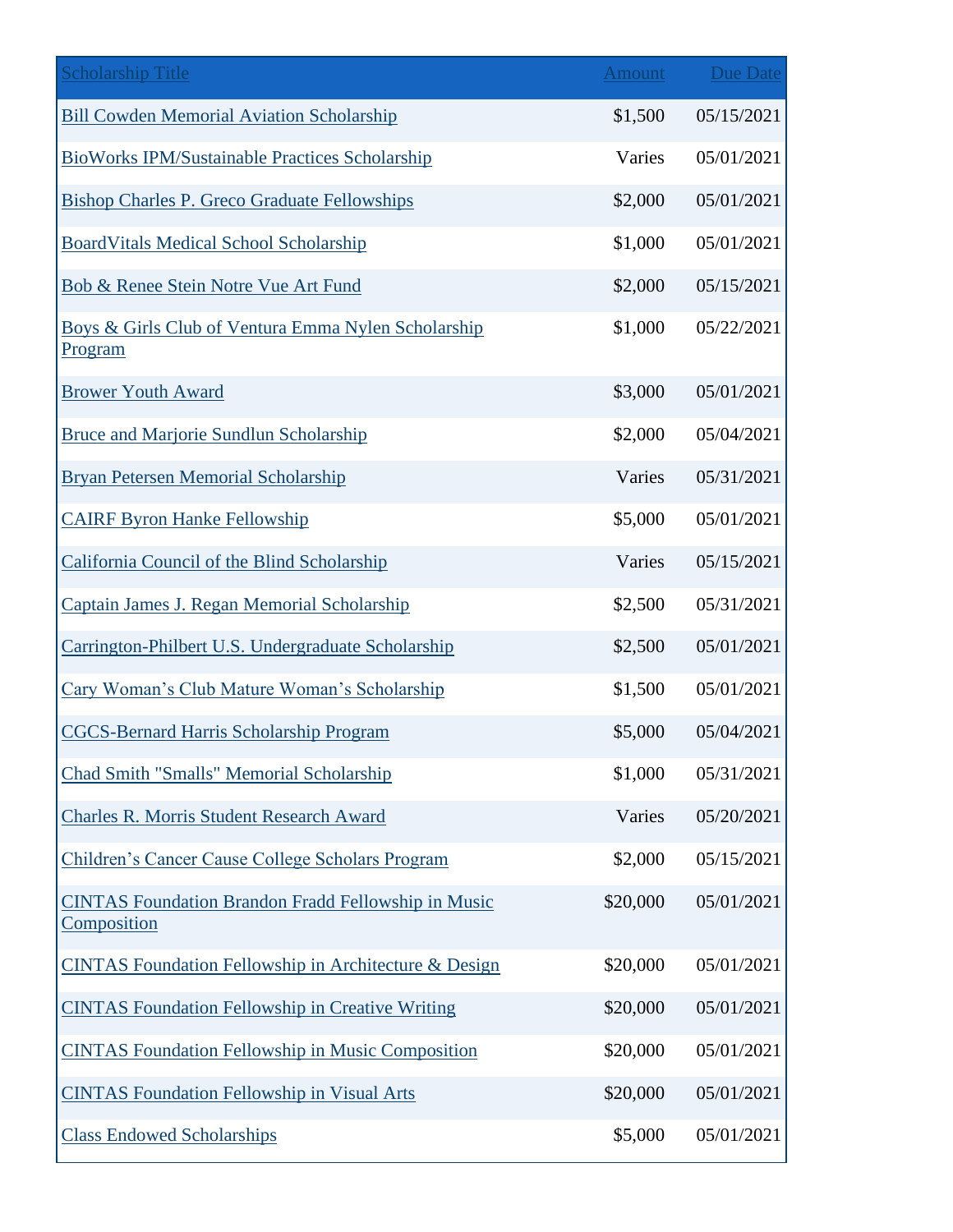| <b>Scholarship Title</b>                                                             | <b>Amount</b> | <b>Due Date</b> |
|--------------------------------------------------------------------------------------|---------------|-----------------|
| <b>Classical Association of the Empire State Scholarships</b>                        | \$2,000       | 05/15/2021      |
| Colonel Kathleen Swacina Scholarship                                                 | \$1,000       | 05/31/2021      |
| Colorado Christian University Legacy Scholarship                                     | \$5,000       | 05/01/2021      |
| Colorado Christian University Partners in Christian Education<br>Scholarship         | \$1,250       | 05/01/2021      |
| Colorado Christian University Partners in Spiritual Formation<br>Scholarship         | \$5,000       | 05/01/2021      |
| <b>Community Foundation for Greater Buffalo Scholarship</b><br>Program               | Varies        | 05/01/2021      |
| Corinne Jeannine Schilling Foundation Full-Year Travel<br>Scholarship                | \$1,000       | 05/14/2021      |
| Corinne Jeannine Schillings Foundation Summer Study Abroad<br>Scholarship            | \$1,000       | 05/14/2021      |
| <b>Corris Boyd Scholars Program</b>                                                  | \$40,000      | 05/01/2021      |
| Corvias Foundation Scholarship for Spouses of Active-duty<br><b>Service Members</b>  | \$5,000       | 05/04/2021      |
| <b>CSF Fiesta Queen Scholarship and Pageant</b>                                      | \$3,000       | 05/31/2021      |
| <b>CU Succeed Scholarship</b>                                                        | \$2,000       | 05/15/2021      |
| Dairy Management, Inc. Scholarship Program                                           | \$3,500       | 05/22/2021      |
| Dallas Center for Architecture Foundation - McDermott<br><b>Traveling Fellowship</b> | \$2,000       | 05/14/2021      |
| David and Jeannie Price Scholarship                                                  | Varies        | 05/17/2021      |
| <b>DCAS</b> Scholarship                                                              | \$8,000       | 05/08/2021      |
| <b>Deblinger Family Scholarship</b>                                                  | \$10,000      | 05/24/2021      |
| DeuceMan Strong Memorial Scholarship Foundation                                      | \$1,000       | 05/31/2021      |
| Dolores Bush Scuderi and Richard J. Scuderi Scholarship                              | Varies        | 05/01/2021      |
| Don Schmidt Scholarship                                                              | \$1,000       | 05/08/2021      |
| <b>Doug Damerst Scholarship</b>                                                      | \$1,000       | 05/01/2021      |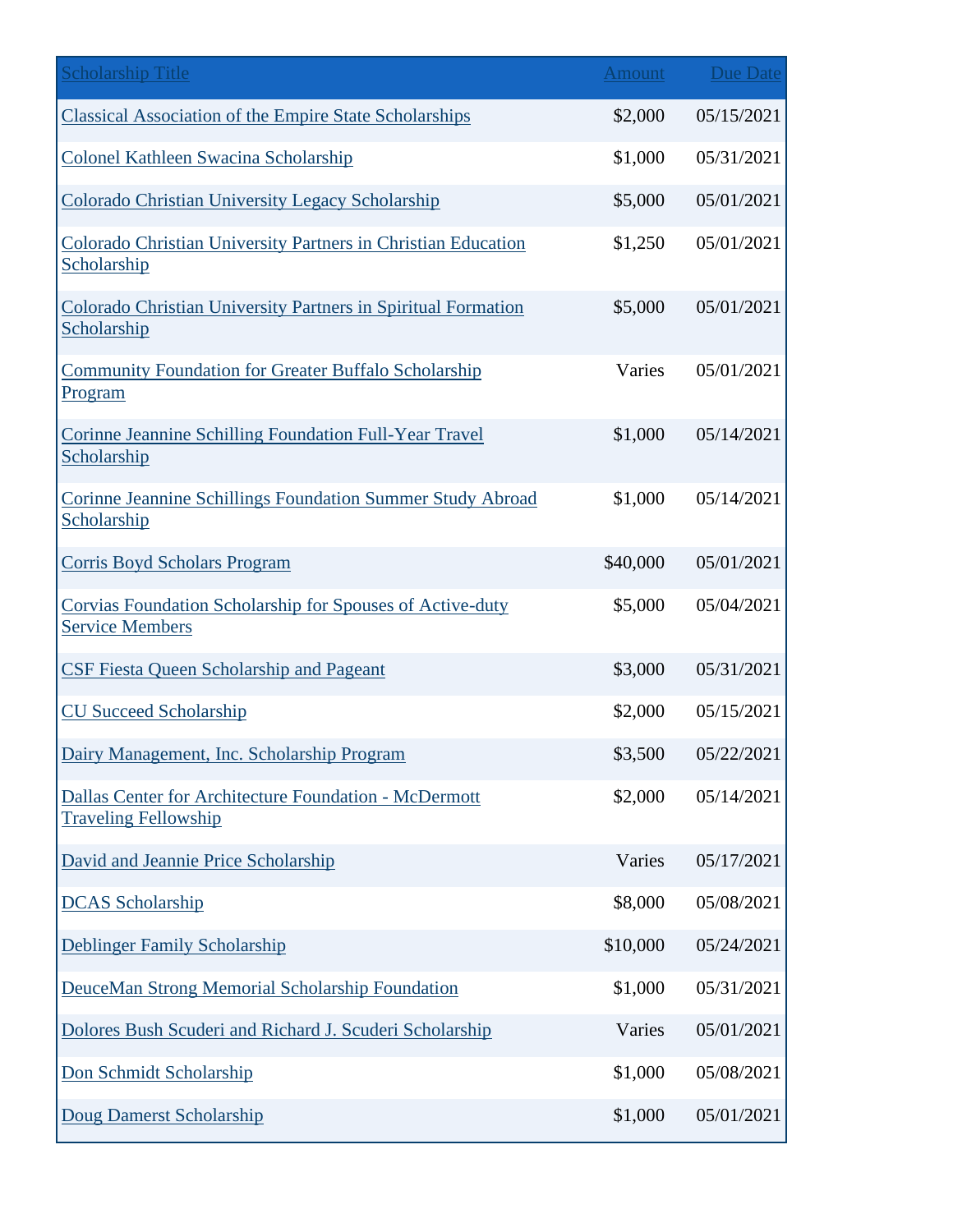| <b>Scholarship Title</b>                                                                     | <b>Amount</b> | Due Date   |
|----------------------------------------------------------------------------------------------|---------------|------------|
| Dr. James L. Hutchinson and Evelyn Ribbs Hutchinson Medical<br><b>School Scholarship</b>     | \$2,000       | 05/04/2021 |
| Dream Big Scholarship                                                                        | \$1,000       | 05/19/2021 |
| Duane Watson Scholarship for Exceptional Character in<br>Agriculture                         | Varies        | 05/01/2021 |
| <b>Eastern Orthodox Committee on Scouting Scholarship</b>                                    | \$1,000       | 05/01/2021 |
| <b>Edwards Lifesciences Foundation Scholarship Program</b>                                   | \$10,000      | 05/26/2021 |
| <b>Emily Schoenbaum Grant</b>                                                                | Varies        | 05/15/2021 |
| Faith Hope and Love Jesus, Inc. College Scholarship                                          | \$500         | 05/01/2021 |
| <b>Families of Freedom Scholarship Fund</b>                                                  | Varies        | 05/15/2021 |
| <b>Federal Resources Warrior's Legacy Scholarship Fund</b>                                   | \$5,000       | 05/01/2021 |
| First Presbyterian Church of Richardson Mitchell/Tufts<br>Scholarship                        | \$5,000       | 05/31/2021 |
| First Responders Children's Foundation - Vincent Bennett, Jr.<br><b>Memorial Scholarship</b> | \$20,000      | 05/31/2021 |
| <b>Fisher Cats Foundation Scholar-Athlete Scholarship</b>                                    | \$2,500       | 05/01/2021 |
| <b>FMAA Scholarship Program</b>                                                              | \$2,000       | 05/30/2021 |
| <b>FMC Ice Sports Skaters Scholarship</b>                                                    | Varies        | 05/01/2021 |
| Follansbee-Hansen Scholarship                                                                | \$1,000       | 05/31/2021 |
| Forman S. Acton Educational Foundation Scholarship                                           | \$10,000      | 05/31/2021 |
| Foundation for College Christian Leaders Scholarship                                         | Varies        | 05/17/2021 |
| <b>Freehold Soil Conservation Scholarship</b>                                                | \$2,000       | 05/26/2021 |
| <b>Friends of MCC Foundation Scholarships</b>                                                | Varies        | 05/31/2021 |
| Gender Alliance of the South Sound Scholarship Fund                                          | \$500         | 05/31/2021 |
| Genita Evangelista Johnson Endowed Scholarship                                               | \$2,500       | 05/20/2021 |
| George Scott Jr. Memorial Scholarship                                                        | Varies        | 05/15/2021 |
| <b>GM Women's Retail Network Drive to Succeed Scholarship</b>                                | \$5,000       | 05/01/2021 |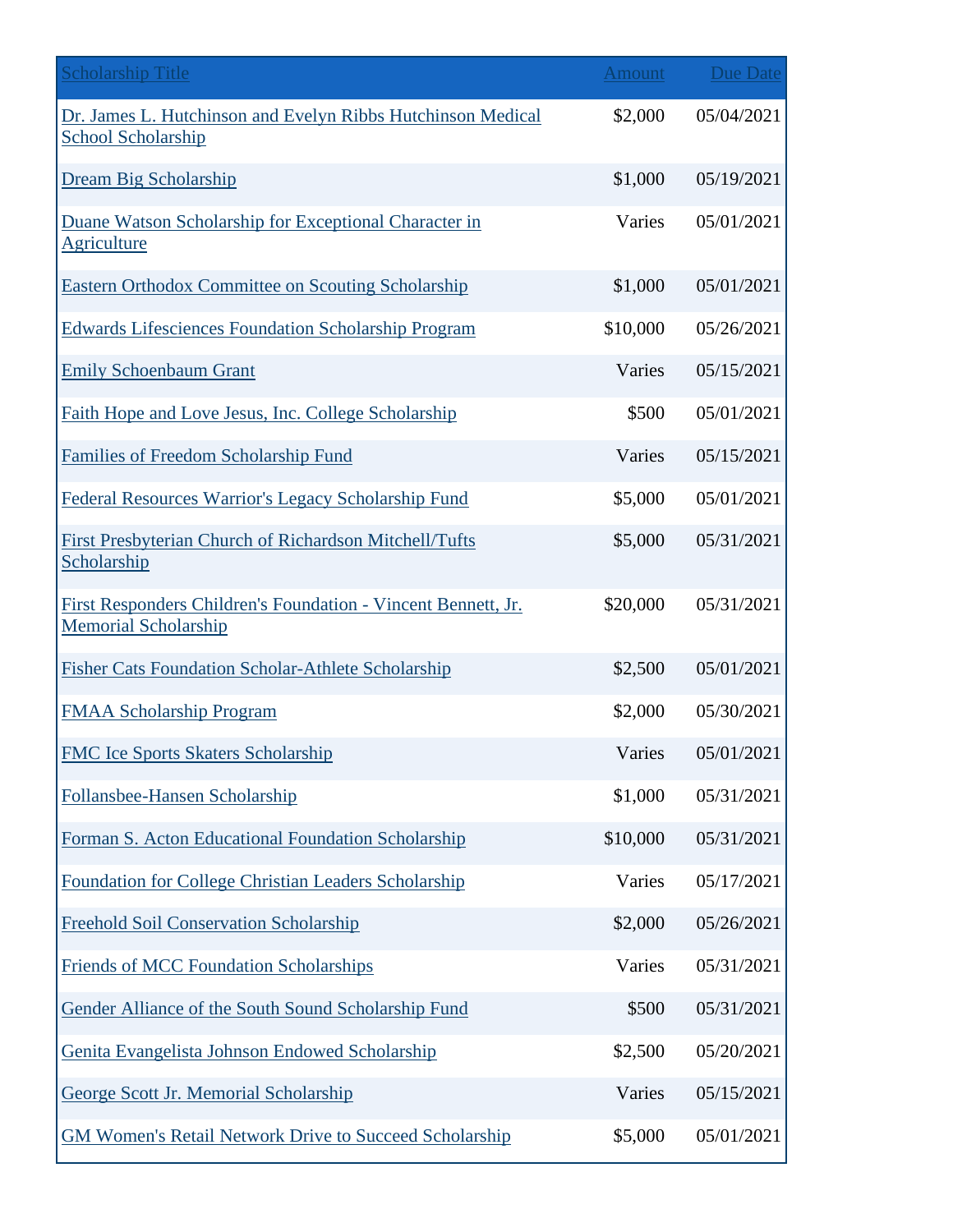| <b>Scholarship Title</b>                                                   | <b>Amount</b> | <b>Due Date</b> |
|----------------------------------------------------------------------------|---------------|-----------------|
| <b>Golden State Nursing Foundation - Graduate Education</b><br>Scholarship | \$1,500       | 05/31/2021      |
| <b>Golden State Nursing Foundation BSN Scholarship</b>                     | \$500         | 05/31/2021      |
| <b>Grand Rapids Trans Foundation Academic Scholarship</b>                  | \$2,500       | 05/01/2021      |
| Gunvant & Bharati Parekh College Scholarship Award                         | \$1,000       | 05/12/2021      |
| <b>Healy Foundation Scholarship</b>                                        | \$3,000       | 05/01/2021      |
| Heartland Goldens and Mini Goldendoodles Veterinarian<br>Scholarship       | Varies        | 05/30/2021      |
| <b>Heather Robinson Memorial Scholarship</b>                               | \$1,000       | 05/15/2021      |
| Henrietta M. Fisher Memorial Honor Scholarship Fund                        | Varies        | 05/01/2021      |
| <b>HFA Educational Scholarships</b>                                        | \$2,000       | 05/15/2021      |
| <b>Holly Scanlan Foundation Scholarship</b>                                | \$5,000       | 05/15/2021      |
| Homeless Children's Education Fund's Hope Through Learning<br><u>Award</u> | \$2,500       | 05/31/2021      |
| <b>Hope Starts Here Scholarship</b>                                        | Varies        | 05/01/2021      |
| <b>Hope Through Learning Award</b>                                         | \$2,500       | 05/31/2021      |
| Horch Roofing Trade School Scholarship                                     | \$1,000       | 05/01/2021      |
| <b>Houston Marathon Foundation Scholarship</b>                             | \$2,500       | 05/17/2021      |
| Hsiao Memorial Economics Scholarship                                       | \$1,000       | 05/17/2021      |
| <b>Ida Ballard Simon Memorial Scholarship Fund</b>                         | Varies        | 05/10/2021      |
| Ida Foreman Fleisher Scholarship                                           | \$8,000       | 05/15/2021      |
| <b>IEEE Charles LeGeyt Fortescue Scholarship</b>                           | \$24,000      | 05/04/2021      |
| <b>IFMA Foundation Scholarship Program</b>                                 | \$10,000      | 05/15/2021      |
| <b>IHLA Educational Foundation Scholarship Program</b>                     | \$5,000       | 05/01/2021      |
| <b>IHLAEF Scholarship Program</b>                                          | \$5,000       | 05/14/2021      |
| In Honor of Susan Miyoko Horstmann Scholarship                             | \$2,000       | 05/15/2021      |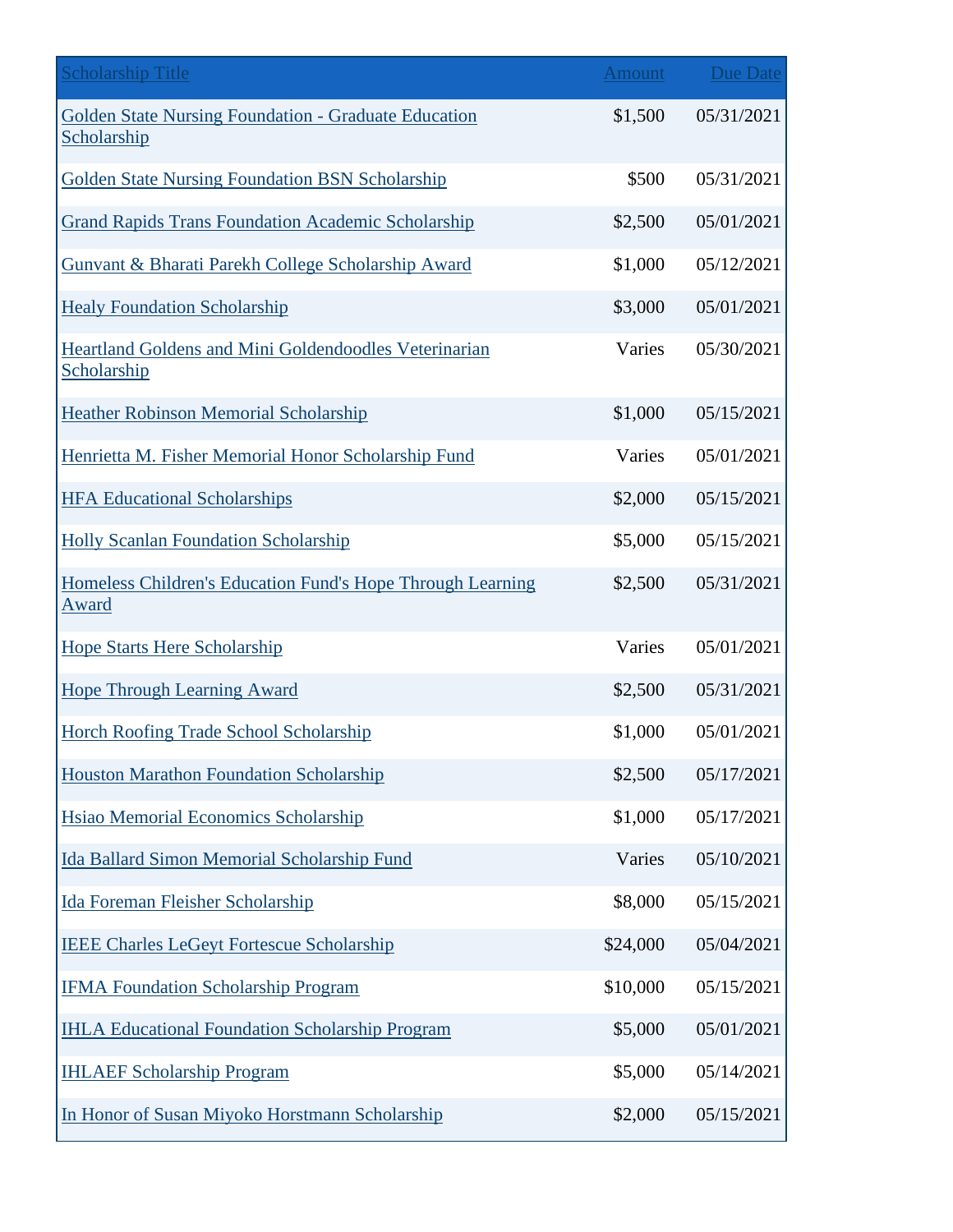| <b>Scholarship Title</b>                                            | <b>Amount</b> | Due Date   |
|---------------------------------------------------------------------|---------------|------------|
| <b>Indiana Engineering Scholarships</b>                             | \$1,000       | 05/01/2021 |
| <b>Iowa Association for Energy Efficiency Scholarship</b>           | \$1,000       | 05/24/2021 |
| Ivyane D. F. Davis Memorial Scholarship                             | Varies        | 05/15/2021 |
| <b>Jack Scura Fund</b>                                              | \$5,000       | 05/30/2021 |
| Jacob And Rita Van Namen Marketing Scholarship                      | Varies        | 05/01/2021 |
| James A. Wells Sr., Veterans Scholarship                            | \$1,000       | 05/17/2021 |
| <b>James Bridenbaugh Memorial Scholarship</b>                       | Varies        | 05/01/2021 |
| Jeff Sein Kwan Yang Memorial Scholarship                            | \$1,000       | 05/01/2021 |
| <b>Jesse B. Smith Memorial Scholarship</b>                          | Varies        | 05/21/2021 |
| <b>Jewels Academy College Scholarship</b>                           | \$2,500       | 05/07/2021 |
| <b>Jody Stowers Scholarship</b>                                     | \$1,000       | 05/07/2021 |
| <b>John Carew Memorial Scholarship</b>                              | Varies        | 05/01/2021 |
| John E. Kostic Memorial Foundation Juvenile Diabetes<br>Scholarship | Varies        | 05/08/2021 |
| John L. Tomasovic, Sr. Scholarship                                  | Varies        | 05/01/2021 |
| John R. Pandolfi Scholarships                                       | \$5,000       | 05/01/2021 |
| John S. Carasik Scholarship                                         | \$1,000       | 05/01/2021 |
| John W. McDevitt (Fourth Degree) Scholarships                       | \$1,500       | 05/04/2021 |
| Julio And Sarah Armellini Scholarship                               | Varies        | 05/01/2021 |
| <b>JWU Future Business Leaders of America (FBLA) Scholarship</b>    | \$1,000       | 05/31/2021 |
| <b>Kansas Military Service Scholarship</b>                          | Varies        | 05/01/2021 |
| <b>Kantner Foundation Scholarship</b>                               | \$3,000       | 05/31/2021 |
| Karen E. Domingue-Maillet and Solvay/Eco Services<br>Scholarship    | Varies        | 05/24/2021 |
| Karen George Chicago Speech Therapy Scholarship                     | \$2,500       | 05/01/2021 |
| Keisha Bodden Scholarship                                           | \$500         | 05/15/2021 |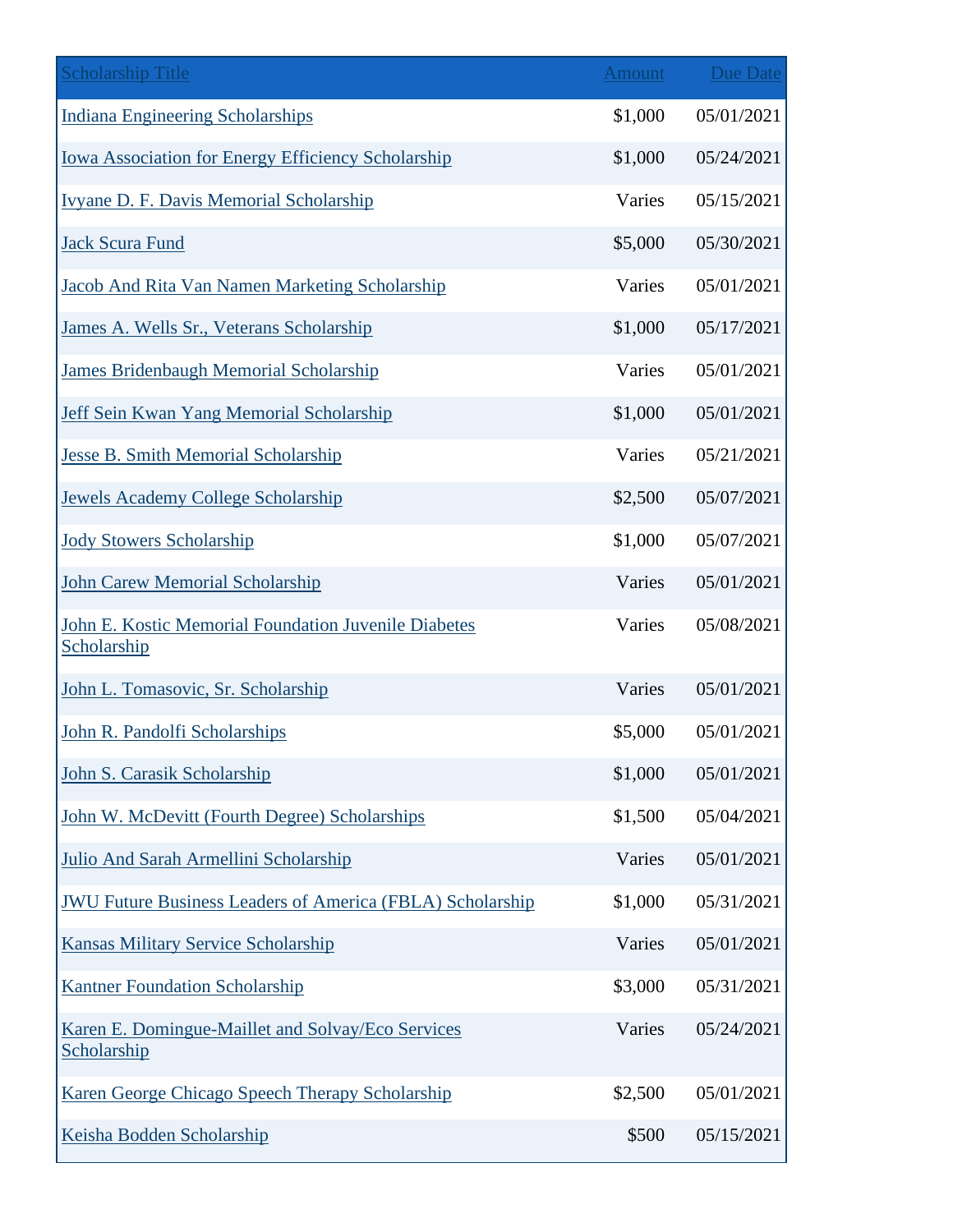| <b>Scholarship Title</b>                                               | <b>Amount</b> | <b>Due Date</b> |
|------------------------------------------------------------------------|---------------|-----------------|
| <b>Kentucky Teacher Scholarship Program</b>                            | \$5,000       | 05/02/2021      |
| Kids' Chance of Virginia Scholarship                                   | Varies        | 05/01/2021      |
| <b>Kirtland Foundation Scholarship</b>                                 | Varies        | 05/15/2021      |
| Knights of Columbus Fourth Degree Pro Deo & Pro Patria<br>Scholarships | \$1,500       | 05/04/2021      |
| Larry F. Ball Memorial Scholarship                                     | \$4,000       | 05/31/2021      |
| <b>Laura Fuoss Memorial Grant</b>                                      | Varies        | 05/01/2021      |
| <b>Legal Opportunity Scholarship Fund</b>                              | \$5,000       | 05/01/2021      |
| <b>Leon Bradley Scholarship</b>                                        | \$3,500       | 05/31/2021      |
| LexisNexis John R. Johnson Memorial Scholarship                        | Varies        | 05/14/2021      |
| <b>LGBTQA+ Fashion Scholarship</b>                                     | \$1,000       | 05/30/2021      |
| <b>Lily Pabilona Emerging Entrepreneur Scholarship</b>                 | \$5,000       | 05/31/2021      |
| <b>Lisa Michelle Memorial Fund</b>                                     | \$1,000       | 05/31/2021      |
| LiveLikeLyly Memorial Scholarship                                      | \$1,000       | 05/31/2021      |
| Long Island Flower Growers Association (LIFGA) Scholarships            | \$4,000       | 05/01/2021      |
| Los Angeles Hispanic PR Association Scholarship                        | \$2,000       | 05/10/2021      |
| Maine Grocers & Food Producers Association Scholarship                 | \$1,000       | 05/23/2021      |
| Marcia Quick Gard Theatre Arts Scholarship                             | \$1,000       | 05/15/2021      |
| Markham-Colegrave International Scholarship                            | \$4,500       | 05/01/2021      |
| Martha J. Branch Scholarship                                           | \$750         | 05/01/2021      |
| Mary Hill Davis Ethnic/Minority Scholarship Program                    | \$1,000       | 05/31/2021      |
| Mary Rita Batesole Environmental Education Scholarship                 | \$1,000       | 05/31/2021      |
| Maryville University STUNT Scholarship                                 | \$2,000       | 05/01/2021      |
| <b>Massachusetts Public Service Grant Program</b>                      | Varies        | 05/01/2021      |
| <b>Matthews and Swift Educational Trust Scholarships</b>               | \$25,000      | 05/04/2021      |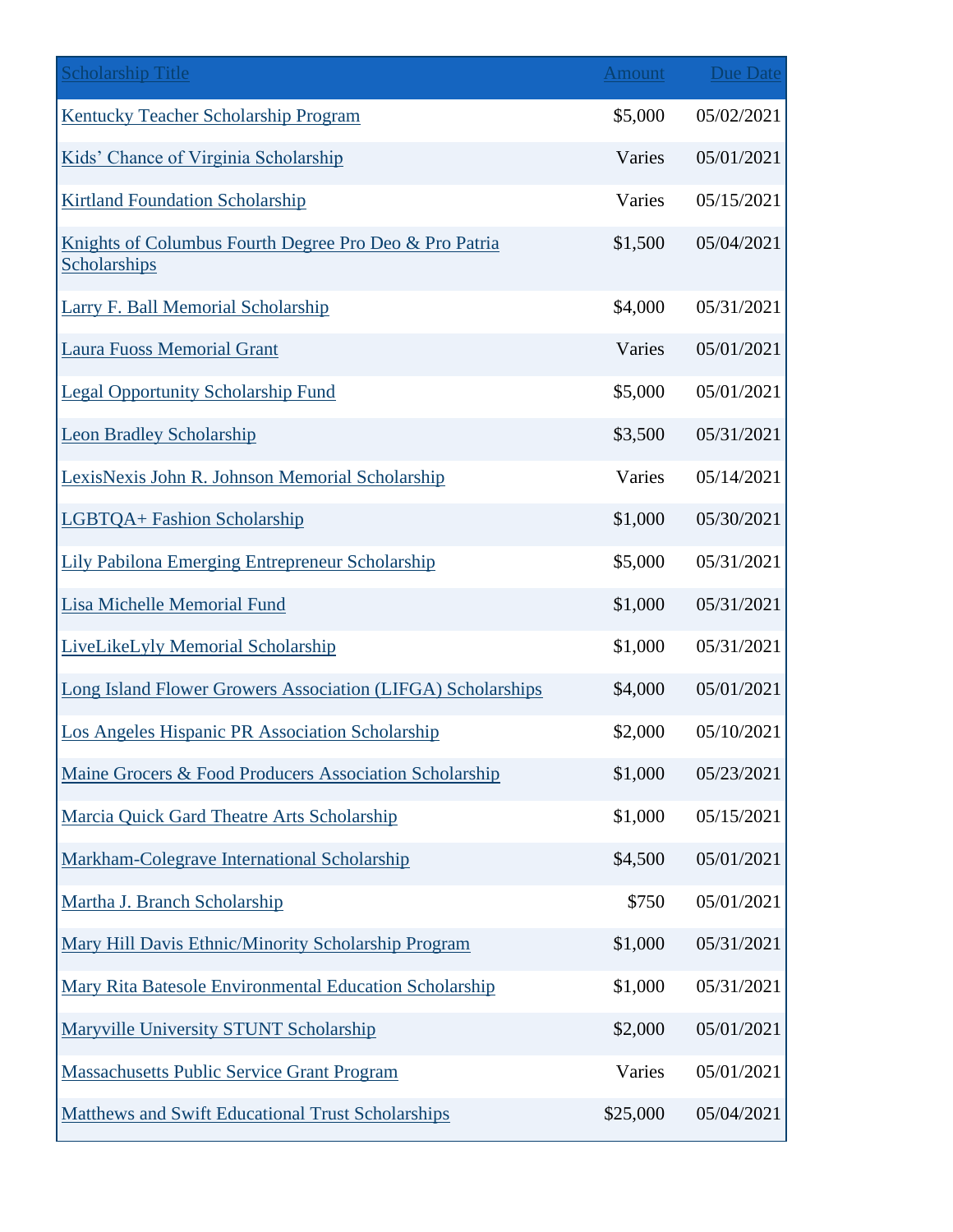| <b>Scholarship Title</b>                                            | <b>Amount</b> | <b>Due Date</b> |
|---------------------------------------------------------------------|---------------|-----------------|
| Merchants Exchange of Portland Scholarship Fund                     | \$2,000       | 05/31/2021      |
| Mhari Saito Scholarship                                             | Varies        | 05/31/2021      |
| Michelle's Table Scholarship Program                                | Varies        | 05/01/2021      |
| <b>Michigan Nurses Foundation Scholarships</b>                      | \$1,000       | 05/01/2021      |
| <b>Michigan Retailers Association Scholarships</b>                  | \$1,500       | 05/15/2021      |
| Mid-Michigan Chapter CPCU Society Scholarships                      | \$1,500       | 05/31/2021      |
| Mike Rowe Work Ethic Scholarship                                    | Varies        | 05/01/2021      |
| Minnesota Association of Townships (MAT) Scholarship                | \$2,000       | 05/01/2021      |
| Montana Life Members Scholarship                                    | \$1,000       | 05/01/2021      |
| <b>Montgomery County Scholarship</b>                                | Varies        | 05/03/2021      |
| <b>Mount Laurel Garden Club Scholarship</b>                         | \$1,000       | 05/01/2021      |
| Muslim Youth Leadership Awards Scholarship                          | \$3,000       | 05/15/2021      |
| <b>NAAMLP Land Reclamation Scholarship</b>                          | \$2,500       | 05/31/2021      |
| Nam Knights of America MC - Dellaware Valley Chapter                | \$1,000       | 05/30/2021      |
| <b>National Aviation Explorer Scholarships</b>                      | \$10,000      | 05/31/2021      |
| National Greenhouse Manufacturers Association (NGMA)<br>Scholarship | \$4,000       | 05/01/2021      |
| National Ocean Scholar Program                                      | Varies        | 05/25/2021      |
| Navajo Generating Station Navajo Scholarship                        | Varies        | 05/22/2021      |
| <b>NBCUniversal Tony Coelho Media Scholarship</b>                   | \$5,625       | 05/21/2021      |
| <b>NCAIED American Indian Business Scholarship Program</b>          | \$3,000       | 05/15/2021      |
| <b>NCJW LA Scholarship Program</b>                                  | \$5,000       | 05/26/2021      |
| <b>NCTA/AWMF Scholarship</b>                                        | \$5,000       | 05/01/2021      |
| Nebraska Logistics Council Scholarship                              | \$500         | 05/17/2021      |
| <b>NEWH Sunshine Scholarship</b>                                    | Varies        | 05/28/2021      |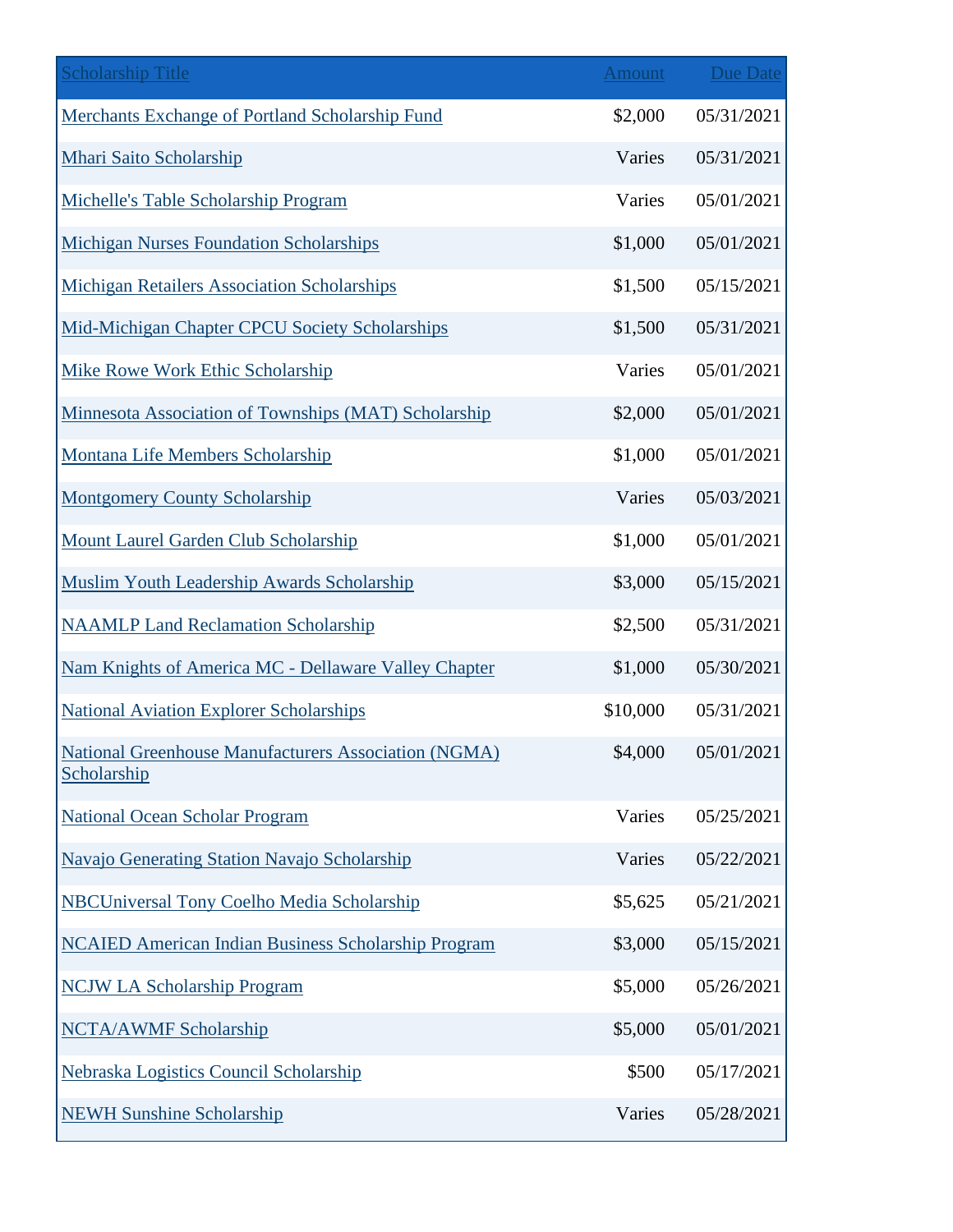| <b>Scholarship Title</b>                                                                 | <b>Amount</b> | <b>Due Date</b> |
|------------------------------------------------------------------------------------------|---------------|-----------------|
| <b>NHSC Scholarship Program</b>                                                          | Varies        | 05/15/2021      |
| <b>NJ HIMSS Academic Scholarships</b>                                                    | \$5,000       | 05/31/2021      |
| <b>NJABBP Scholarship</b>                                                                | Varies        | 05/01/2021      |
| <b>NLHA Education Fund Scholarship</b>                                                   | \$3,500       | 05/01/2021      |
| <b>NOHO Pride Scholarship</b>                                                            | \$500         | 05/31/2021      |
| <b>Nola Cook Scholarship</b>                                                             | \$750         | 05/01/2021      |
| <b>NOPHNRCSE Scholarship</b>                                                             | Varies        | 05/01/2021      |
| <b>NSHSS Greg Goff Leadership Awards</b>                                                 | \$2,000       | 05/01/2021      |
| <b>OCA-UPS Gold Mountain Scholarship</b>                                                 | \$2,000       | 05/01/2021      |
| <b>Ohio News Media Foundation Minority Scholarship</b>                                   | \$1,250       | 05/15/2021      |
| Ohio Parks and Recreation Association Foundation Scholarships                            | \$1,000       | 05/08/2021      |
| <b>Oregon Music Hall of Fame Scholarship</b>                                             | \$2,500       | 05/21/2021      |
| <b>Page Education Foundation Grants</b>                                                  | \$2,500       | 05/01/2021      |
| <b>Paul Bernot Memorial Foundation Scholarship</b>                                       | \$3,000       | 05/15/2021      |
| Paul F. Brown Scholarship                                                                | Varies        | 05/17/2021      |
| Paula E. Waters-Diamond In The Rough                                                     | \$1,000       | 05/29/2021      |
| Pearl Elegance Foundation Inc. Scholarship                                               | Varies        | 05/27/2021      |
| <b>PEGTV Courcelle Scholarship</b>                                                       | Varies        | 05/01/2021      |
| PFund Scholarship                                                                        | \$10,000      | 05/31/2021      |
| <b>PHCC Educational Foundation Scholarships</b>                                          | Varies        | 05/01/2021      |
| Phoenix Pride Scholarship                                                                | \$5,000       | 05/15/2021      |
| Pittsburgh Metro Area Hispanic Chamber of Commerce<br><b>Foundation Scholarship Fund</b> | \$2,000       | 05/31/2021      |
| <b>PMI Alaska Chapter Scholarship</b>                                                    | \$2,500       | 05/01/2021      |
| PMI Dr. Harold Kerzner Scholarships                                                      | \$7,500       | 05/01/2021      |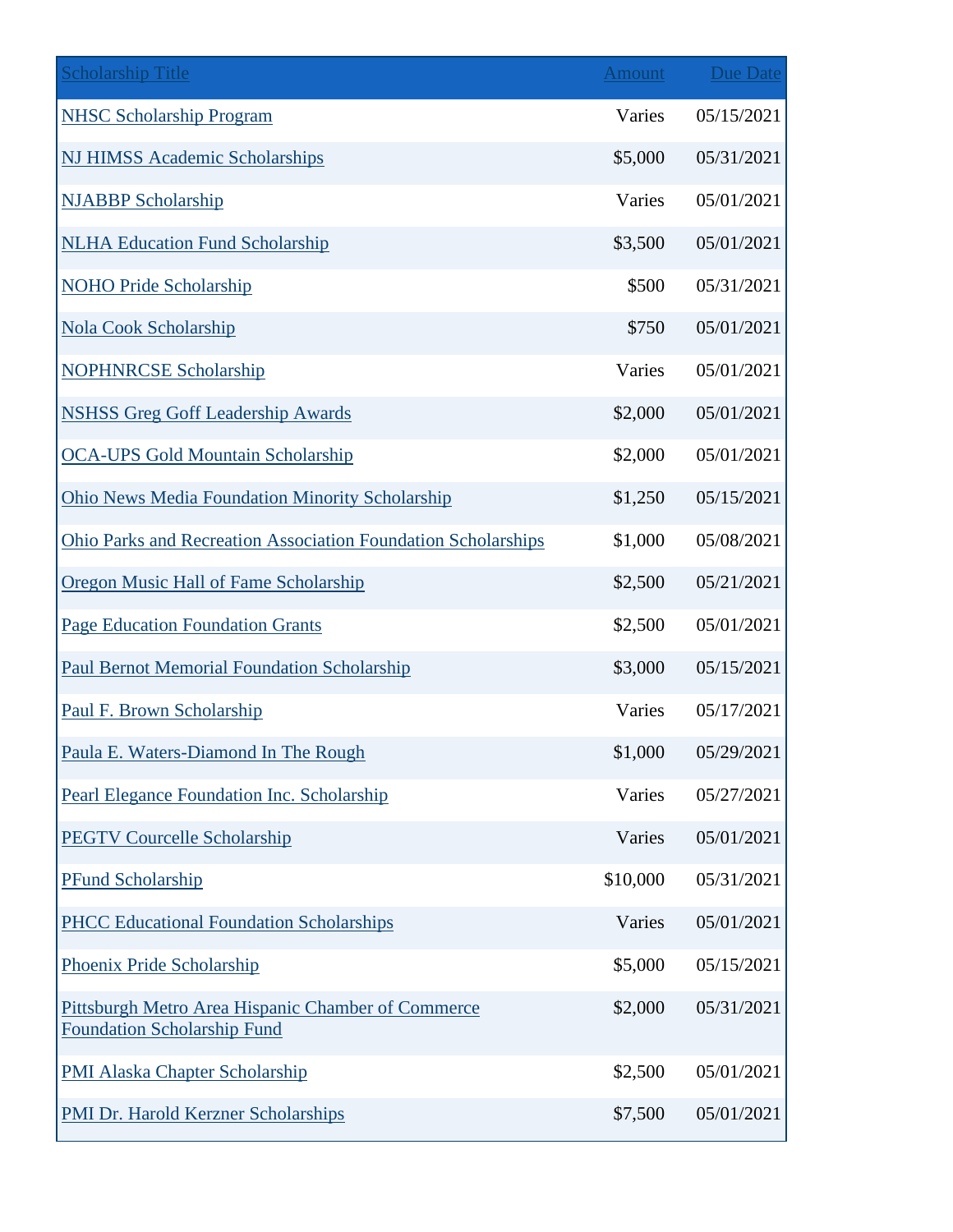| <b>Scholarship Title</b>                                                | <b>Amount</b> | <b>Due Date</b> |
|-------------------------------------------------------------------------|---------------|-----------------|
| <b>PMI Eastern Iowa Chapter Scholarship</b>                             | \$1,000       | 05/01/2021      |
| PMI Gaylord E. (Gary) Christle Scholarship                              | \$3,000       | 05/01/2021      |
| <b>PMI James "Jim" Rankin Memorial Scholarship</b>                      | \$2,500       | 05/01/2021      |
| PMI Kansas City Mid America Chapter Scholarship                         | \$3,000       | 05/01/2021      |
| PMI Matthew H. Parry Memorial Scholarship                               | \$2,000       | 05/01/2021      |
| <b>PMI New York City Chapter Scholarship</b>                            | \$2,500       | 05/01/2021      |
| <b>PMI North Carolina Chapter Scholarship</b>                           | \$2,500       | 05/01/2021      |
| <b>PMI Phoenix Chapter Scholarship</b>                                  | \$2,500       | 05/01/2021      |
| <b>PMI Ray Piper Global Project Management Education</b><br>Scholarship | \$1,000       | 05/01/2021      |
| <b>PMI Robert J. Yourzak Scholarship Award</b>                          | \$2,000       | 05/01/2021      |
| <b>PMI Silver Spring Chapter Scholarship</b>                            | \$2,500       | 05/01/2021      |
| <b>PMI Tulsa Chapter Scholarship</b>                                    | \$2,500       | 05/01/2021      |
| <b>Point Foundation Community College Scholarship</b>                   | \$4,800       | 05/03/2021      |
| <b>Portland Chinese Scholarship Foundation</b>                          | \$3,000       | 05/15/2021      |
| <b>Presbyterian Study Grant</b>                                         | \$5,000       | 05/15/2021      |
| <b>Pugh Scholarship - Michigan Residents</b>                            | \$2,500       | 05/01/2021      |
| <b>Race for Education Scholarships</b>                                  | \$5,000       | 05/01/2021      |
| Raymond E. Venema, Jr. Memorial Scholarship Fund                        | Varies        | 05/01/2021      |
| <b>Readington Home School Association Scholarship</b>                   | Varies        | 05/10/2021      |
| Robert R. Robinson Scholarship                                          | \$1,000       | 05/31/2021      |
| <b>RTK Scholars Program</b>                                             | \$1,500       | 05/31/2021      |
| <b>San Jose State University Scholarships</b>                           | Varies        | 05/01/2021      |
| <b>Scholar Program Scholarship</b>                                      | \$2,400       | 05/01/2021      |
| <b>SEE Education Foundation Scholarship</b>                             | \$7,500       | 05/08/2021      |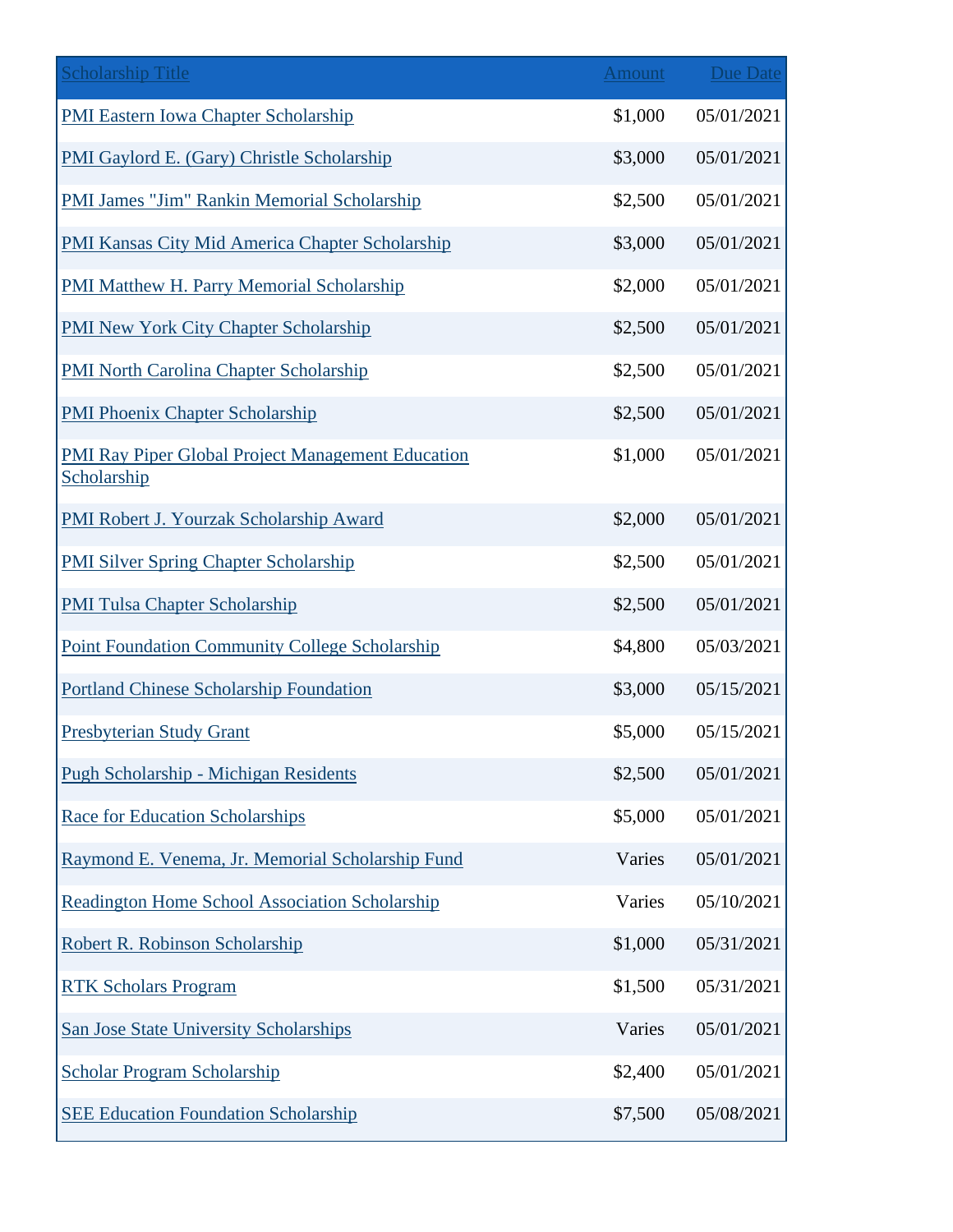| <b>Scholarship Title</b>                                                  | <b>Amount</b> | <b>Due Date</b> |
|---------------------------------------------------------------------------|---------------|-----------------|
| <b>SENEDIA STEM Scholarship</b>                                           | \$1,500       | 05/01/2021      |
| Sharps Compliance, Inc. Scholarship Essay Contest                         | \$1,500       | 05/31/2021      |
| <b>Sheep Heritage Foundation Memorial Scholarship</b>                     | \$3,000       | 05/31/2021      |
| <b>SILA Post Secondary College Scholarship</b>                            | \$2,500       | 05/31/2021      |
| Society of Women Engineers Freshman Scholarships                          | Varies        | 05/01/2021      |
| SoLa Impact Scholarship                                                   | \$3,500       | 05/18/2021      |
| Southwest Georgia Farm Credit Scholarship                                 | Varies        | 05/01/2021      |
| <b>Stark Community Foundation Student Scholarships</b>                    | Varies        | 05/01/2021      |
| <b>State of Maine Grant Program</b>                                       | \$1,500       | 05/01/2021      |
| <b>Stella Blum Research Grant</b>                                         | Varies        | 05/01/2021      |
| <b>STEM Major Scholarships for Undergraduate Students</b>                 | \$5,000       | 05/31/2021      |
| Stephen L. Teller & Richard Hotson TV, Cinema, and Theater<br>Scholarship | \$1,000       | 05/01/2021      |
| <b>Stephen Phillips Memorial Scholarship Fund</b>                         | \$18,000      | 05/02/2021      |
| <b>Support Creativity World Scholarship</b>                               | \$1,000       | 05/01/2021      |
| <b>SVCF Marie A. Calderilla Scholarship</b>                               | \$20,000      | 05/04/2021      |
| <b>SWANA Land of Lincoln Chapter Scholarships</b>                         | \$5,000       | 05/01/2021      |
| <b>Temple Hoyne Buell Memorial Scholarship</b>                            | \$1,000       | 05/15/2021      |
| <b>Tex Schramm Freshman Scholarship</b>                                   | \$15,000      | 05/31/2021      |
| The Abby Sobrato Scholarship for LCPA Alumni                              | \$5,000       | 05/04/2021      |
| The Achievement Award Program (TAAP)                                      | \$24,000      | 05/03/2021      |
| The American Express Scholarship                                          | \$2,000       | 05/01/2021      |
| The Andy Pearson Scholarship Program                                      | \$2,500       | 05/15/2021      |
| The Anthony Muñoz Scholarship Fund                                        | \$20,000      | 05/01/2021      |
| The Barbara C. Littlefield Vocal Scholarship                              | \$2,000       | 05/16/2021      |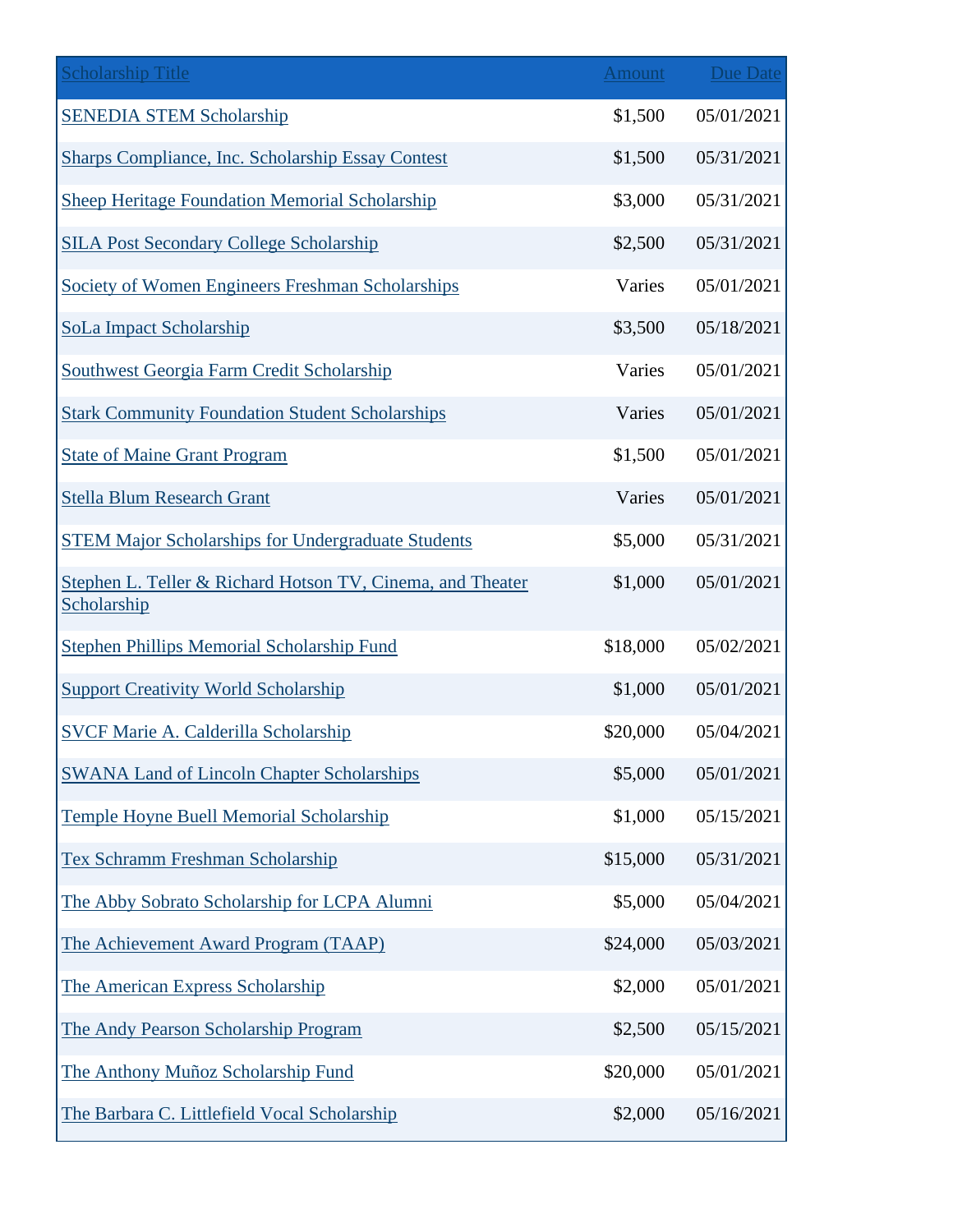| <b>Scholarship Title</b>                                                                               | <b>Amount</b> | <b>Due Date</b> |
|--------------------------------------------------------------------------------------------------------|---------------|-----------------|
| The Cal Aggie Alumni Association Scholarships                                                          | Varies        | 05/10/2021      |
| The Charles B Staats Memorial Scholarship                                                              | \$2,200       | 05/25/2021      |
| The Dingwall Dissertation Fellowship in the Cognitive, Clinical,<br>and Neural Foundations of Language | \$30,000      | 05/01/2021      |
| The Emily K. Rand Instrumental Scholarship                                                             | \$2,000       | 05/16/2021      |
| The Foundation Scholarship Fund                                                                        | \$2,000       | 05/05/2021      |
| The Grange Scholarship Endowment at the Pennsylvania State<br>University                               | \$1,500       | 05/01/2021      |
| The Harold K. Douthit Regional Scholarship                                                             | \$1,000       | 05/15/2021      |
| The Higher Foundation Scholarship                                                                      | \$1,000       | 05/31/2021      |
| The Hubbard Scholarship                                                                                | \$3,000       | 05/15/2021      |
| The Jimmie Crutchfield Memorial Scholarship                                                            | \$1,000       | 05/04/2021      |
| The John Lepping Memorial Scholarship                                                                  | \$5,000       | 05/01/2021      |
| The Kurt Brown Fellowship for Diverse Voices                                                           | \$1,500       | 05/03/2021      |
| The Laurels Fund Scholarship                                                                           | \$5,000       | 05/15/2021      |
| The Lawrence "Uncle Bo" Campos Scholarship Fund                                                        | \$1,000       | 05/29/2021      |
| The Leon Bradley Scholarship                                                                           | \$3,500       | 05/31/2021      |
| The Lily Pabilona Emerging Entrepreneur Award                                                          | \$5,000       | 05/31/2021      |
| The Lindsey's Family Restaurant and Shon Shadrick Memorial<br>Scholarship                              | \$5,000       | 05/07/2021      |
| The Loren Gruber Scholarship for Literary Studies                                                      | \$1,000       | 05/15/2021      |
| The Louise Tumarkin Zazove Foundation Scholarship                                                      | Varies        | 05/26/2021      |
| The Lucia A. Wright Piano Scholarship                                                                  | \$2,000       | 05/13/2021      |
| The Maine Police Emerald Society Kevin Riordan Presidential<br>Scholarship                             | \$500         | 05/01/2021      |
| The Melissa Stoneberger Foundation Scholarship                                                         | \$5,000       | 05/01/2021      |
| The Paradigm Challenge Meet a Hero Contest                                                             | \$10,000      | 05/01/2021      |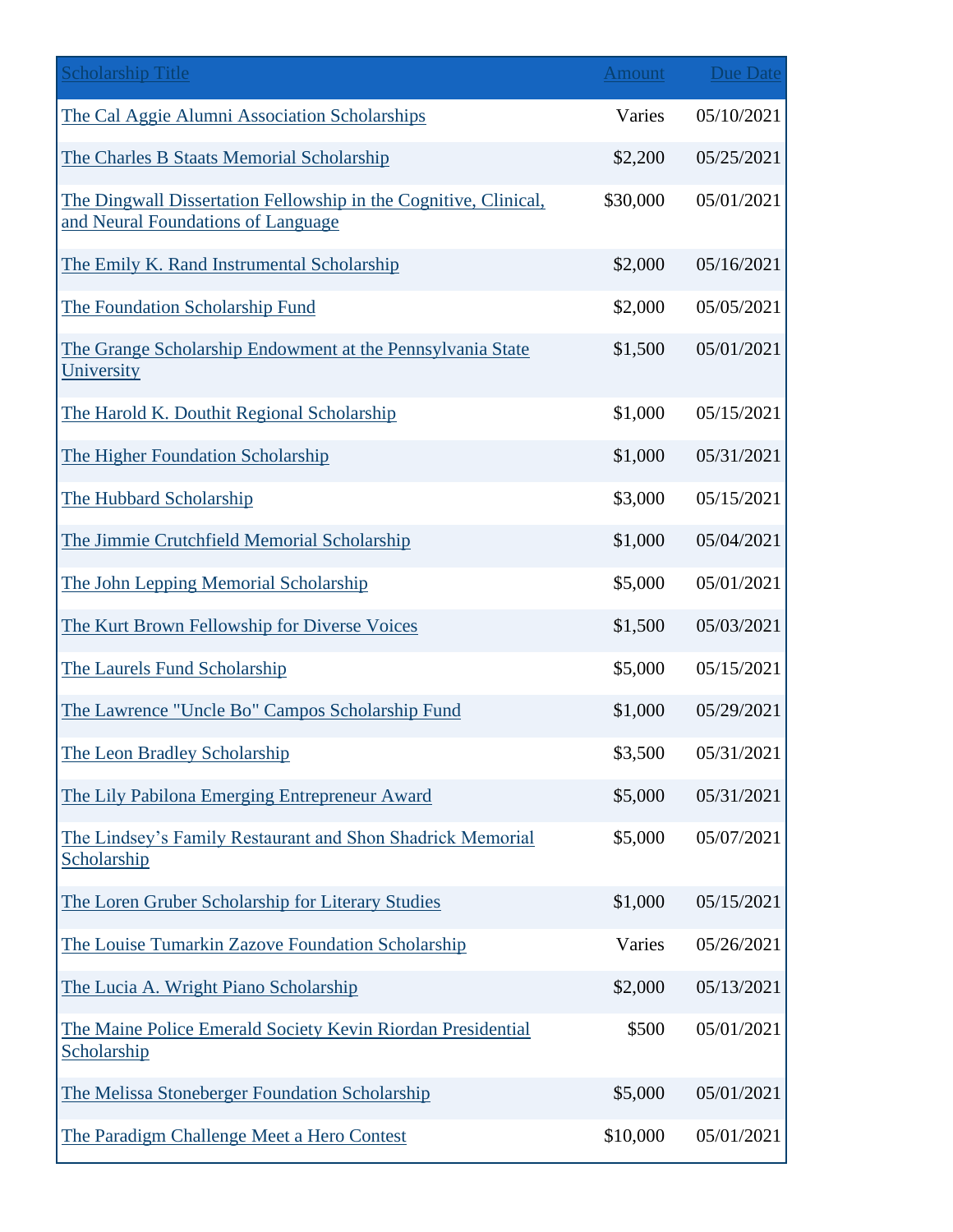| <b>Scholarship Title</b>                                              | <b>Amount</b> | <b>Due Date</b> |
|-----------------------------------------------------------------------|---------------|-----------------|
| The Paula Kovarick Segalman Family Scholarship Fund For<br><u>ALS</u> | \$10,000      | 05/01/2021      |
| The Pickard Scholarship Fund                                          | \$1,000       | 05/01/2021      |
| The Pittsburg Promise Scholarship                                     | \$20,000      | 05/01/2021      |
| The Purple Heart Scholarship Fund                                     | \$5,000       | 05/15/2021      |
| The Richard E. Taber Citizenship Award                                | \$5,000       | 05/01/2021      |
| The SET Educational Fund                                              | \$6,500       | 05/01/2021      |
| The Trotter Project's Charlie Trotter Scholarship                     | \$9,000       | 05/15/2021      |
| The Trotter Project's Homaro Cantu Scholarship                        | \$10,000      | 05/15/2021      |
| The Trotter Project's Pursuit of Excellence Scholarship               | \$10,000      | 05/15/2021      |
| The Virginia Zank Scholarship for Writing Studies                     | \$1,000       | 05/15/2021      |
| The Walter J. Travis Memorial Scholarship                             | \$1,000       | 05/01/2021      |
| The Washington Thoroughbred Foundation Scholarship                    | \$5,000       | 05/01/2021      |
| The Weston Scholarship                                                | \$1,000       | 05/01/2021      |
| The William L. Cullison Scholarship                                   | \$4,000       | 05/01/2021      |
| Thermo Fisher Scientific Antibody Scholarship                         | \$10,000      | 05/05/2021      |
| Thomas F. Garrett Negro League Scholarships                           | \$1,000       | 05/04/2021      |
| Thomas H. Macbride Leadership Scholarship                             | \$10,000      | 05/31/2021      |
| Thomas K. Besh Memorial Scholarship Fund                              | Varies        | 05/03/2021      |
| <b>Thomas Seefred Trust Scholarship</b>                               | \$3,000       | 05/01/2021      |
| <b>Tiffanie Marie Dixon Scholarship</b>                               | \$1,050       | 05/01/2021      |
| <b>Tourette College scholarship</b>                                   | \$2,000       | 05/01/2021      |
| <b>TVIW Scholarship</b>                                               | \$2,500       | 05/15/2021      |
| <b>UC Berkeley Leadership Award</b>                                   | \$2,000       | 05/03/2021      |
| <b>Umps Care All-Star College Scholarship</b>                         | \$10,000      | 05/15/2021      |